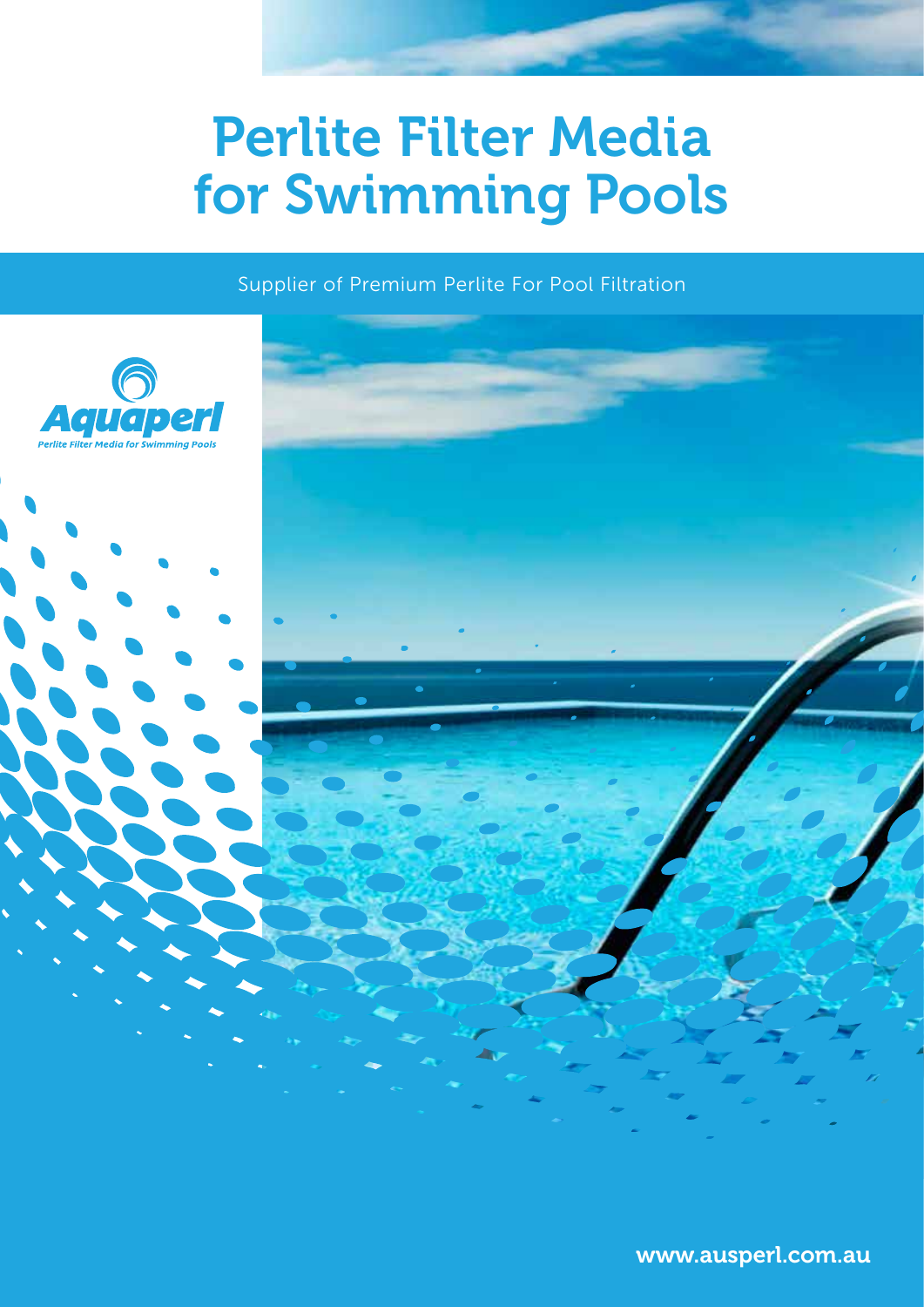

# OUR COMPANY

AUSPERL was incorporated in 2006 to purchase the perlite and vermiculite processing business previously operated by FERNZ and then ORICA in Australia. The business is family owned, and has been involved in the mineral processing industry since 1996.

#### ► Perlite

AUSPERL has preferential agreements with suppliers from Australia, New Zealand, US, Greece and Turkey. The perlite ore is processed at our Sydney facility into a range of expanded and milled grades for use as a filtration media, a light-weight filler, soil-less growing media and as cryogenic insulation.

#### ► Vermiculite

We have preferential supply agreements with ore suppliers in Australia. Brazil and South Africa. Applications for exfoliated product include fire proofing, refractory blocks, brake linings and horticulture.

#### ► Pumice

AUSPERL is the appointed distributor in Australia of Industrial Processors Limited (INPRO) of New Zealand. Various grades of pumice are supplied including those for horticulture and construction, and highly processed and milled grades for mild abrasive applications (e.g. printed circuit board cleaning, soaps, dentistry and exfoliants).

#### ► Celluose

AUSPERL is the appointed distributor in Australia of the cellulose products produced by Creafill USA Limited.

### COMPETITIVE ADVANTAGES

- Our ISO9001 quality control procedures maintain the supplied products in specification at all times.
- Large production and warehousing facility ensuring ample stocks of finished products.
- We can supply on demand with a minimum of delay or fuss from our dedicated interstate warehouses.
- We have an established and long history in the processing and trading of industrial minerals.
- Our products are always professionally packed and shipped.



# PERLITE FOR POOL FILTRATION APPLICATIONS - AQUAPERL

AQUAPERL is a specially formulated perlite specifically developed for the aquatics industry.

Perlite is an important filtration media used in the clarification of beverages including beer, wine and fruit juices and in swimming pool and other water filtration applications.

Perlite is a generic name for a naturally occurring siliceous volcanic rock. A unique property of perlite is that it expands up to twenty times its original volume when it is heated to its softening range.

This expansion process is caused by the presence of water in the crude rock. When perlite ore is rapidly heated to above 850°C, this water vaporises and causes the softened rock to expand. Tiny glasslike bubbles are produced which account for the light weight and exceptional physical properties of expanded perlite.

It is these lightweight glass-like bubbles that are milled and classified under stringent quality controlled conditions to produce perlite filter aids. These perlite filter aids exhibit a unique, jagged interlocking structure with a myriad of microscopic channels affording optimum flow rates and clarities for a wide variety of applications.

Perlite filter aids do not impart taste, colour or odour to liquids being filtered and they are virtually insoluble in mineral and organic acids at all temperatures.

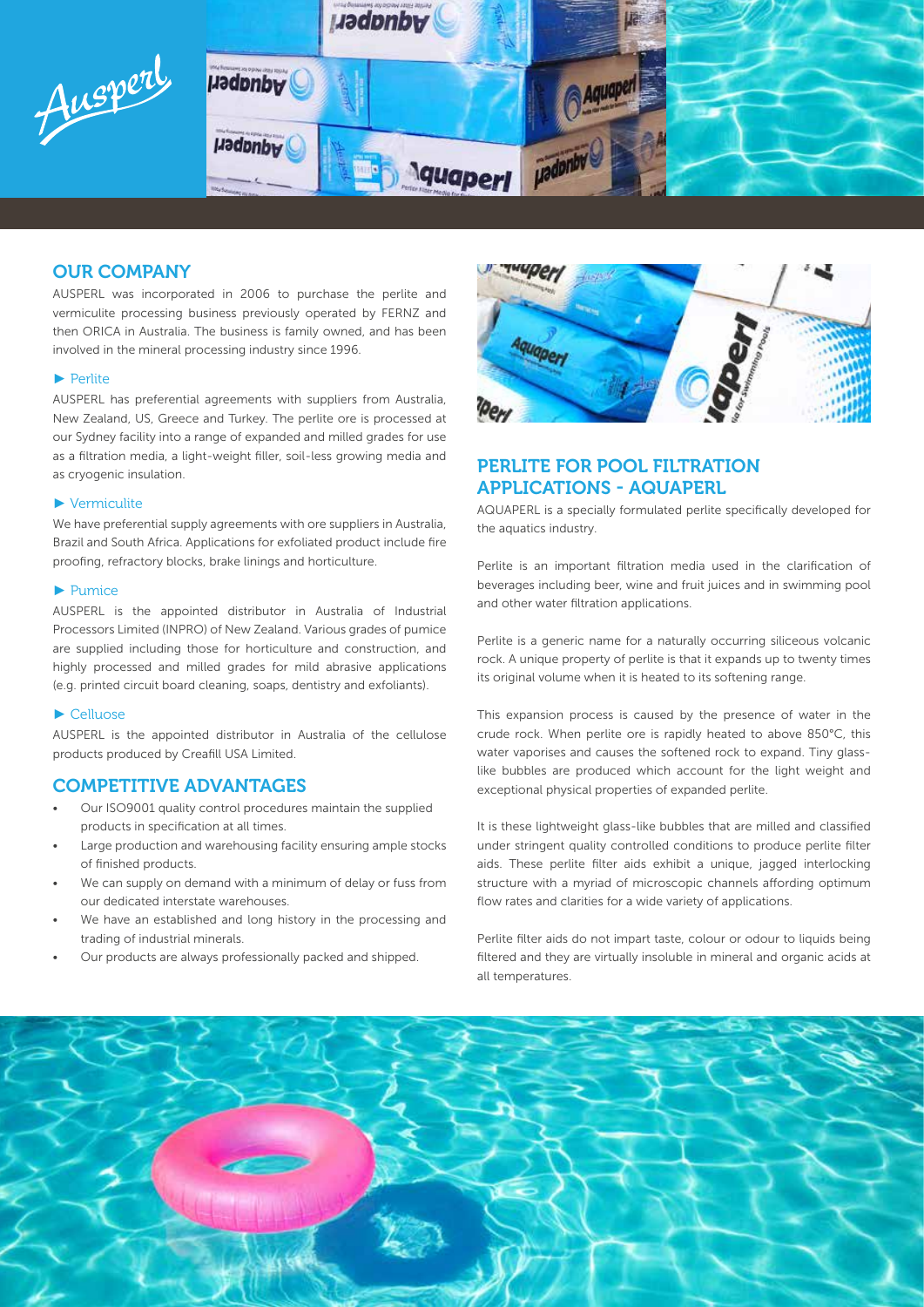

Comparative products such as diatomaceous earth (DE), sand and zeolite are also used in filtration. DE can have high crystalline silica levels.

DE, sand and zeolite are much heavier than perlite and for products sold by the kilogram this often makes them relatively more expensive (perlite is at least 30 per cent lighter than these competing materials).

Because perlite is a Generally Recognised as Safe (GRAS) substance, it is more easily disposed of.

AUSPERL is the primary supplier of perlite filter media in Australia and New Zealand. Products are matched to client requirements.

Manufacturing takes place in Sydney where a disciplined testing regime ensures that the product is highly consistent.

AQUAPERL is supplied for home or commercial use and is available in 4.5kg and 10kg bags.

# APPLICATION OF PERLITE IN POOL FILTERS

#### ► Removal of Cryptosporidium

The Journal of Environment Engineering concluded that adding 1.2kg/m2 (0.25lb/ft.) of perlite to a sand filter significantly improved the removal of 5-um microspheres.

Previous research indicated that these microspheres serve as a reasonable surrogate for Cryptosporidium Oocysts in pool water.

Removal of 5-um microspheres averaged less than 20% through sand filters without perlite but the mean removal increased to 98% when perlite was added to the filter.

#### ► Replacement of Diatomaceous Earth

|  |  |  | Perlite is deemed a GRAS substance by the US  |  |
|--|--|--|-----------------------------------------------|--|
|  |  |  | Federal Drug Administration (FDA). DE is not. |  |

Perlite is 30% lighter than DE. That means that 30% less product (by weight) is required to replace DE used in traditional filters. It is critical that filters are filled by volume and not weight to ensure the same consistency of filterability.

As perlite is 30% lighter, it will operate at higher pressures, but will require a greater backwash "burst" in order to circulate it through a filtration system.



# PERLITE TECHNICAL DETAILS

| <b>FEATURE</b>             |                              |  |  |
|----------------------------|------------------------------|--|--|
| Colour                     | White                        |  |  |
| Shape                      | Rounded/Angular              |  |  |
| Bulk Density (a)           | 40-160kg/m <sup>3</sup>      |  |  |
| Moisture Loss @ 110 °C     | $0.5 - 2%$                   |  |  |
| pH (in water)              | $6 - 9$                      |  |  |
| Combustibility             | Non-combustible              |  |  |
| <b>MOH Hardness</b>        | $1 - 2$                      |  |  |
| Sintering Temperature      | 1260-1340 °C                 |  |  |
| Fusion                     | 1260-1340 °C                 |  |  |
| Water Holding Capacity (a) | 220-325% by wt 20-50% by vol |  |  |

| <b>GRADE</b>                        | AQUAPERL+     | <b>AQUAPERL</b> |
|-------------------------------------|---------------|-----------------|
| Flow Rate (Sec)                     | $15 - 25$     | $25 - 35$       |
| Bulk Density (kg/m3)                | $110 - 140$   | $110 - 145$     |
| Wet Cake Density (kg/m3)            | $180 - 250$   | $200 - 280$     |
| Pereability (Darcy)                 | $2.04 - 3.41$ | $1.46 - 2.04$   |
| $Floats < ^{\%}$                    | < 8           | &5              |
| Average Particle Size (um)          | 85            | 78              |
| Mediun Particle Size (um)           | 68            | 55              |
| 90% of particles are less than (um) | 166           | 162             |